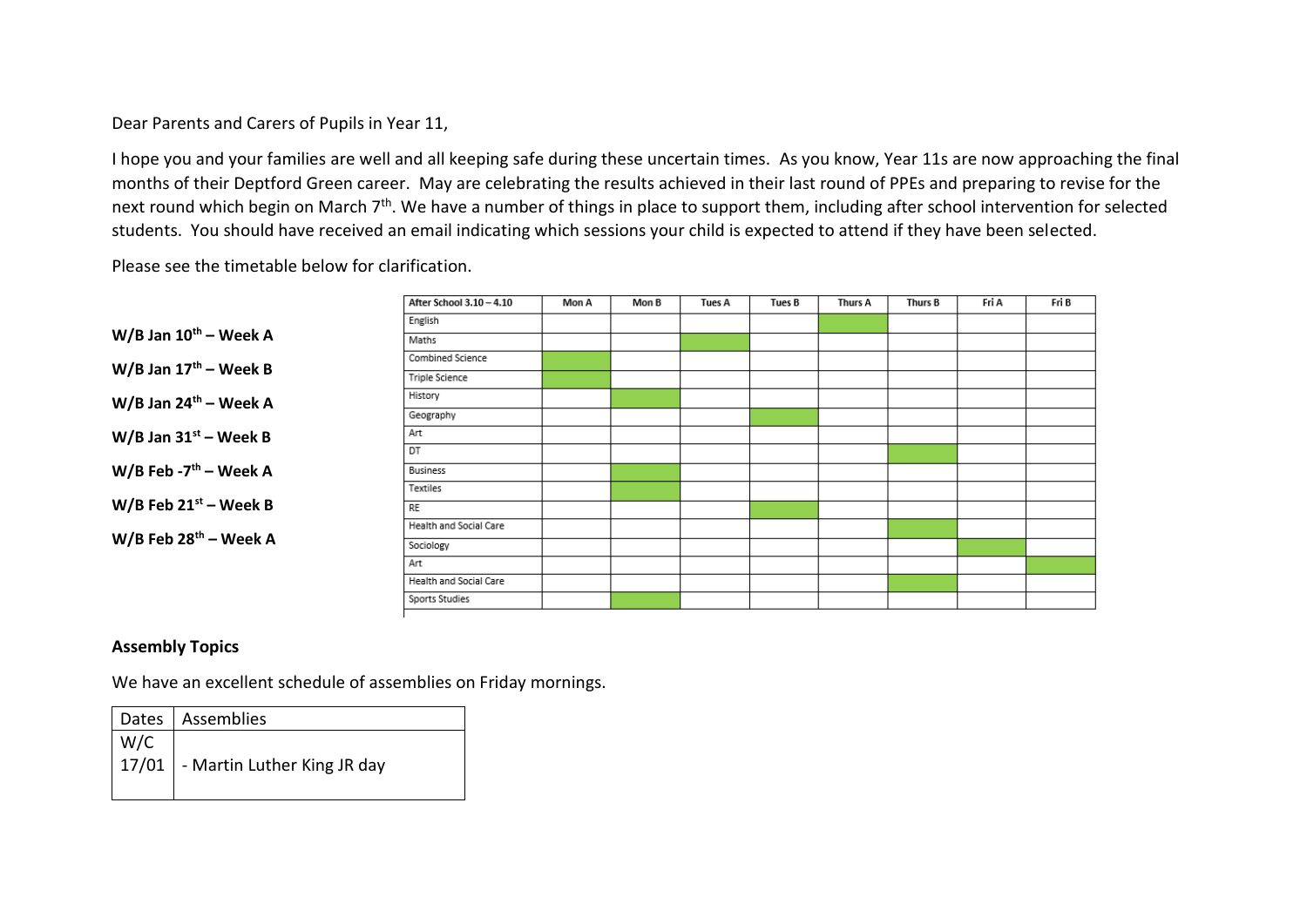| W/C   | - Holocaust Memorial Day |
|-------|--------------------------|
| 24/02 |                          |
| W/C   | - Chinese New Year       |
| 31/01 |                          |
| W/C   | - LQBTQIA History Month  |
| 07/02 |                          |
| W/C   | - Internet Safety        |
| 21/02 |                          |
| W/C   | - Women's History Month  |
| 28/02 |                          |
| W/C   | - National Careers Week  |
| 07/03 |                          |
| W/C   | - Maths Week             |
| 14/03 |                          |
| W/C   | - Climate Change         |
| 21/03 |                          |
| W/C   | - Celebration            |
| 28/03 |                          |
|       |                          |

# **Parents Evening**

We will be holding a full parents' evening on **23rd February**. This will be an opportunity for students and parents to talk to their teachers before the second round of PPEs. At the moment this is likely to be online, but we will update you nearer to the time as to whether this will be the case.

# **PPEs**

Students will be doing their second round of PPEs in the **two weeks beginning 7th March**. We will be publishing the details of the topics covered in the forthcoming weeks. Please support your children with revision for these exams. Following these PPEs, we will send you a revised report indicating your child's current grade and prediction.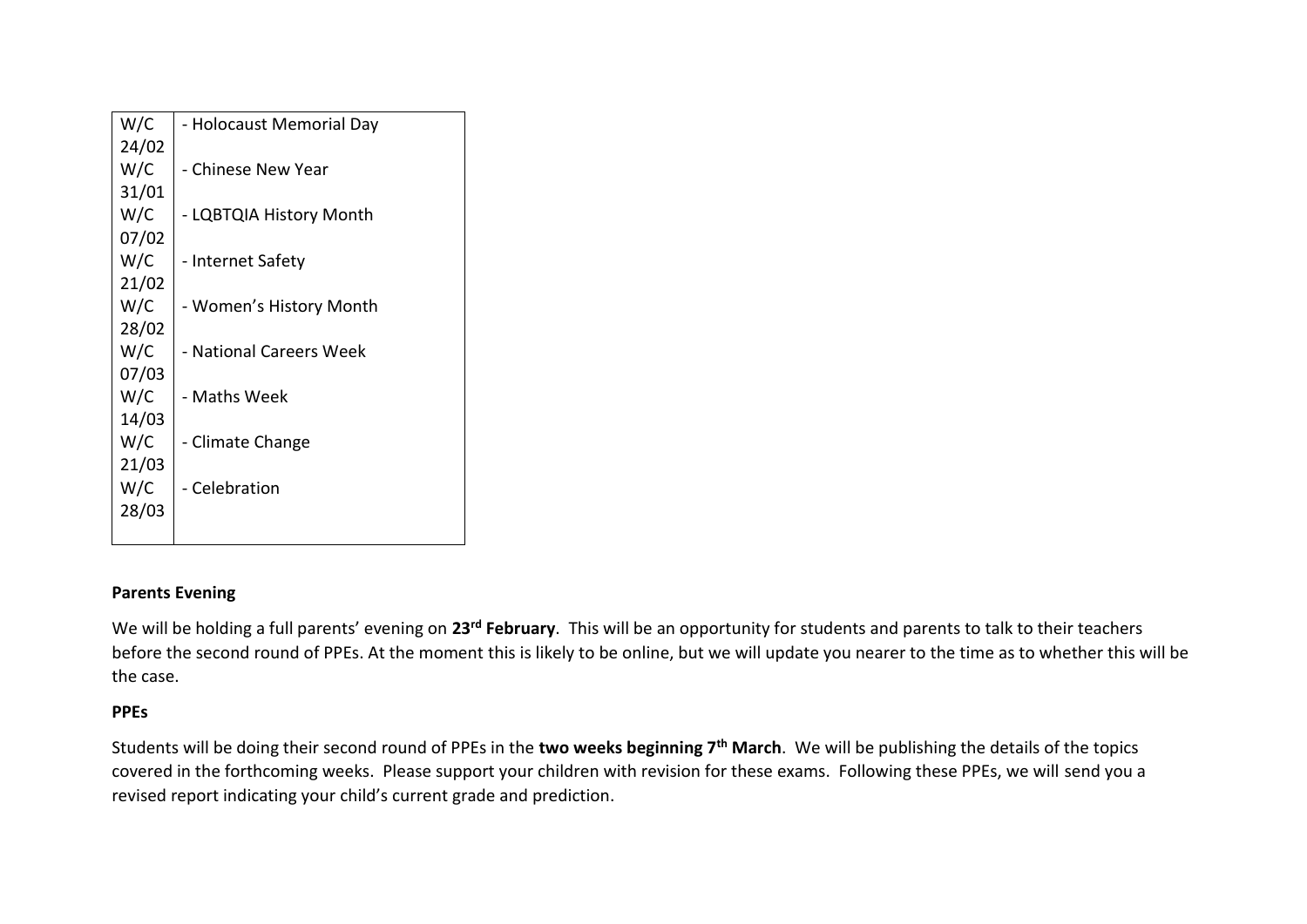#### **End of Year 11 Celebration**

Despite the uncertainty due to COVID-19, we will pursue in planning a 'prom' celebration this summer to take place after the real exams. The provisional plan is that this will be held on a boat departing from Greenwich pier. The dates are not yet confirmed but we will inform you in due course. Ticket prices are likely to cost between £20 to £30. We have launched a 'passport to prom' challenge, where LORIC points are calculated and trigger rewards toward the ticket price. As each stage is reached, (there are a total of five stages), progress is made towards a discounted ticket. The expectation is for all our students to reach stage three and each stage is worth a £2 reduction of the PROM price ticket. Year 11 teachers are encouraged to award LORIC points, more importantly, our students need to continue to work hard and maximise their time spent learning new subject knowledge to access exam application questions.

#### **Post 16 applications update:**

Most students have now applied to sixth forms, sixth form colleges or colleges of further education, excellent work! Ms Nembhard continues to be available at lunchtime and after school if students have any question or would like support with the application process, whether that is completing applications, chasing up an application or rescheduling an interview.

# **Reminder: when completing an application, if you are asked to include the contact details of your school referee, do enter Ms Nembhard at [cnembhard@deptfordgreen.co.uk](mailto:cnembhard@deptfordgreen.co.uk)**

Ms Nembhard completes references but will not receive or be able to access the reference requests if you do not enter her contact details. This could result in a delay in your application being processed.

Regarding interviews, we just wanted to flag up that as many sixth forms and colleges are conducting virtual or phone interviews, and these are usually 15 minutes long. Students can attend their interview during school time in the careers hub and do not necessarily need to leave school early to attend.

We are now collecting intended destinations surveys and ask that you and your child complete the form on this link by 30<sup>th</sup> January: <https://forms.gle/WHgXssaTnZR42KLc9>

If you have any questions, do not hesitate to contact Ms Nembhard at [cnembhard@deptfordgreen.co.uk](mailto:cnembhard@deptfordgreen.co.uk) or 0208 469 4896